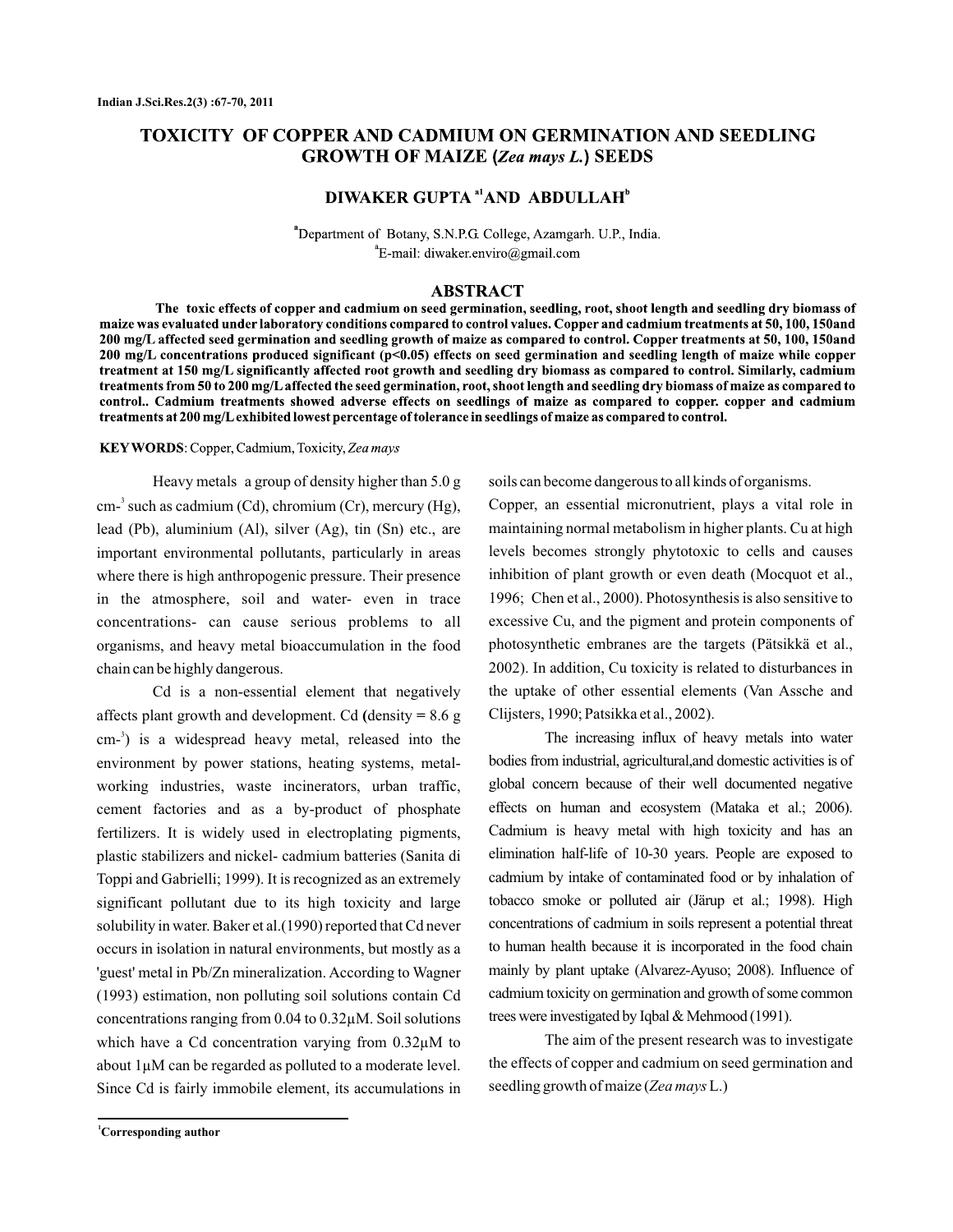# **MATERIALS AND METHODS**

The healthy seeds of maize were collected randomly from IARI, New Delhi. Seeds of maize ( *Zea mays* L.) were sterilized with 1% Hgcl2 for 10 min, then washed several times with distilled water and germinated for 4 day in the dark on floating plastic net. Ten seeds were placed in Petri dishes (90 mm diameter) on filter paper (Whatman No. 42). Metal treatments of Cu and Cd were prepared using chromium chloride and cadmium chloride with concentrations of 50, 100,150 and 200 mg/L respectively.At the start of experiment, 3 ml of respective treatment was added to each set of Petri dish and at every 3rd day, the old solution were replaced with 2 ml of new solution.Add 2 ml of distilled water in control. There were five replicates per treatment and the Petri dishes were kept at room temperature ( $22 \pm 2$ °C) with 3 hourly light periods provided by 100 watt bulb and the experiment lasted for 10 days. The experiment was completely randomized. Germination was recorded and seedling dry biomass was determined by placing the seedling in oven at 80°C for 24 hours. The number of germinated seeds were counted after 14 days of treatment. Seedling dry biomass was measured with electrical balance (Remi). Maximum root, shoot and seedling length were also obtained.. The seed germination and seedling growth data were statistically analyzed by Analysis of Variance (ANOVA) and Duncan's Multiple Range Test (DMRT) to determine the level of significance at p<0.05.

#### **RESULTS**

Seed germination, root, shoot and seedling length, root shoot ratio and dry biomass of maize were highly decreased with the treatment of Cu and Cd at 50, 100, 150, and 200 mg/L as compared to control (Tables 1&2). Copper treatments at 50 mg/L concentration produced significant (p<0.05) effects on seed germination and seedling length as compared to control. Increase in concentration of copper to 100mg/L significantly affected seedling dry biomass of maize as compared to control. Further increase in the concentration of Copper upto 150 mg/L produced toxic effects on root growth. Similarly, Cadmium treatment at low concentration of 50 mg/L significantly  $(p<0.05)$  decreased seed germination, seedling and root length as compared to control (Table 2). Cadmium treatment at 100 mg/L produced significant  $(p<0.05)$  effects on root length of maize as compared with control (Table 2). The tolerance of maize seedlings to copper and cadmium gradually decreased with the increasing concentrations of copper and cadmium as compared to control. Copper treatments at 50, 100, 150 and 200 mg/L produced 94.12, 82.35, 74.51, 72.56 and 27.45% of tolerance in maize, respectively. Cadmium treatment at similar range of treatments produced 92.15, 80.39, 64.7, 41.18 and 11.76% of tolerance in maize respectively. According to tolerance indices, lead and cadmium treatments at 200 mg/L showed lowest percentage of tolerance in maize seedlings as compared to control. Cadmium treatment produced more toxic effects on maize seedlings than Copper treatment at all concentrations.

| Table 1: Effect of different concentration of copper on seed germination, shoot length, seedling length, dry biomass, |  |        |      |     |      |  |  |  |  |
|-----------------------------------------------------------------------------------------------------------------------|--|--------|------|-----|------|--|--|--|--|
| root/shoot ratio of maize (Zea mays L.)                                                                               |  |        |      |     |      |  |  |  |  |
|                                                                                                                       |  | $\sim$ | ____ | ___ | ---- |  |  |  |  |

| Treatment          | Seed                | Root           | Shoot          | <b>Seedling</b> | Seedling dry     | Root/Shoot      |
|--------------------|---------------------|----------------|----------------|-----------------|------------------|-----------------|
| (Cu)mg/L           | germination( $\%$ ) |                | length (cm)    | length(cm)      | biomass(mg)      | ratio           |
| $00 \text{ mg/L}$  | $93\pm5.0$          | $5.0 \pm 0.05$ | $8.5 \pm 0.12$ | $13.2 \pm 0.03$ | $39.50 \pm 0.30$ | $0.59 \pm 0.06$ |
| $50 \text{ mg/L}$  | $82\pm5.2$          | $4.4 \pm 0.18$ | $8.1 \pm 0.08$ | $13.0 \pm 0.15$ | $38.02 \pm 0.03$ | $0.45 \pm 0.04$ |
| $100 \text{ mg/L}$ | 77±5.1              | $4.2 \pm 0.04$ | $7.8 \pm 0.07$ | $12.6 \pm 0.08$ | $36.72 \pm 0.10$ | $0.38 \pm 0.04$ |
| $150 \text{ mg/L}$ | $72\pm4.9$          | $3.6 \pm 0.10$ | $7.4 \pm 0.15$ | $11.5 \pm 0.11$ | $35.11 \pm 0.06$ | $0.29 \pm 0.03$ |
| $200 \text{ mg/L}$ | $66\pm4.8$          | $3.2\pm0.11$   | $7.2 \pm 0.16$ | 11.0±0.17       | $33.28 \pm 0.09$ | $0.20 \pm 0.02$ |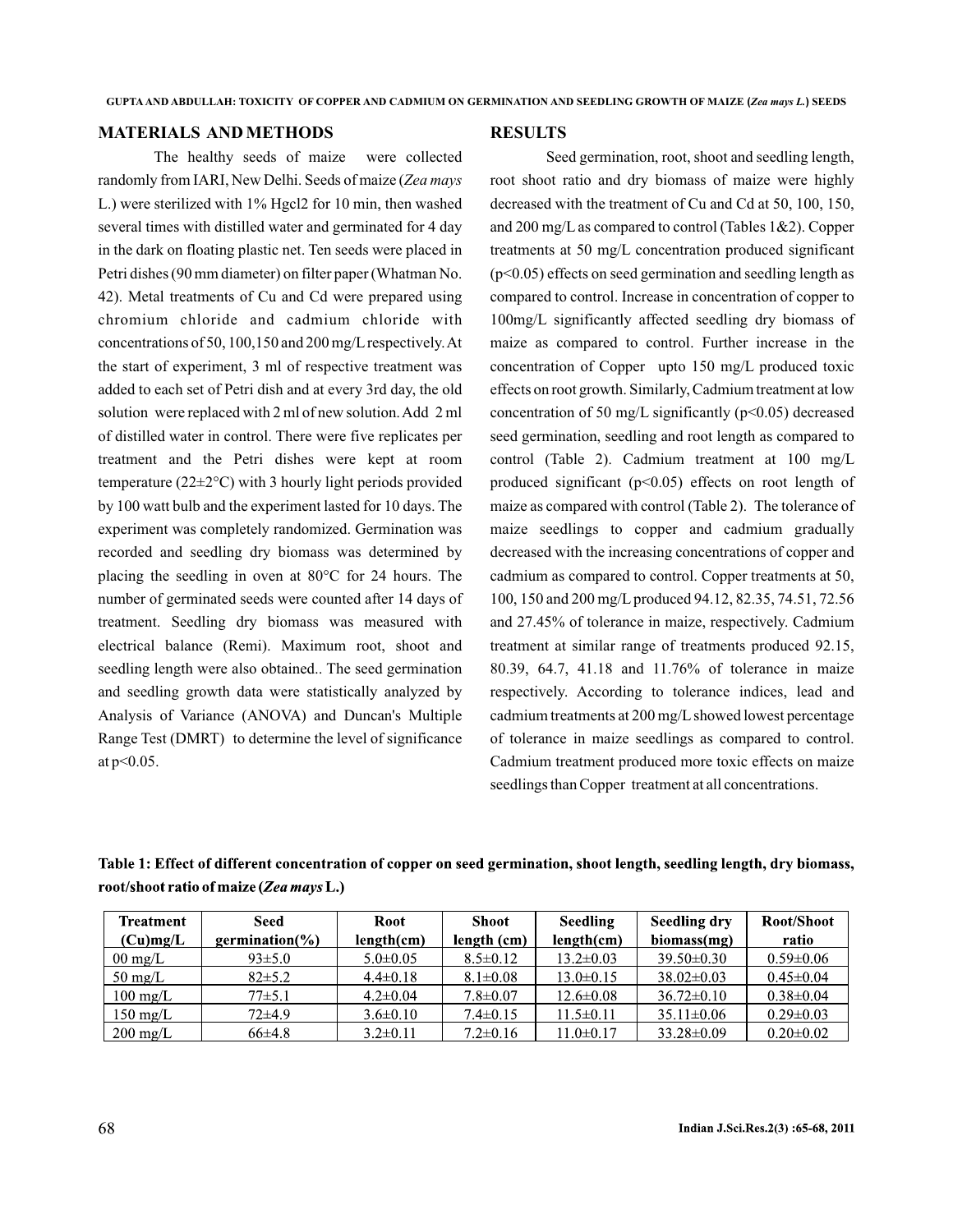GUPTA AND ABDULLAH: TOXICITY OF COPPER AND CADMIUM ON GERMINATION AND SEEDLING GROWTH OF MAIZE (Zea mays L.) SEEDS

Table 2 : Effect of different concentration of cadmium on seed germination, shoot length, seedling length, dry biomass, root/shoot ratio of maize (Zea mays L.)

| <b>Treatment</b>   | Seed                | <b>Root</b>    | <b>Shoot</b>   | Seedling        | Seedling dry     | Root/Sho |
|--------------------|---------------------|----------------|----------------|-----------------|------------------|----------|
| $(Cd)$ mg/L        | germination( $\%$ ) | length(cm)     | length (cm)    | length(cm)      | biomass(mg)      | ot ratio |
| $00 \text{ mg/L}$  | $94\pm3.0$          | $5.0 \pm 0.04$ | $8.6 \pm 0.08$ | $13.5 \pm 0.11$ | $39.40 \pm 0.32$ | 0.60     |
| $50 \text{ mg/L}$  | $81 \pm 2.6$        | $4.3 \pm 0.04$ | $7.3 \pm 0.06$ | $12.0 \pm 0.09$ | $38.00 \pm 0.30$ | 0.42     |
| $100 \text{ mg/L}$ | $64\pm5.0$          | $3.8 \pm 0.04$ | $7.0 \pm 0.07$ | $11.2 \pm 0.09$ | $36.12 \pm 0.35$ | 0.22     |
| $150 \text{ mg/L}$ | $52\pm5.1$          | $3.2 \pm 0.03$ | $6.1 \pm 0.05$ | $9.4 \pm 0.08$  | $34.15 \pm 0.33$ | 0.12     |
| $200 \text{ mg/L}$ | $35\pm3.4$          | $2.7 \pm 0.03$ | $4.8 \pm 0.03$ | $7.0 \pm 0.06$  | $30.22 \pm 0.14$ | 0.07     |

#### **DISCUSSION**

*,* contamination of food supplies (Farga Šová 1994). copper maize (Zea mays L.) gradually decreased with the increase 2005). The decrease in seed germination of maize (Zea *mays* L.) can be attributed to the accelerated breakdown of reduction in root growth of maize (Zea mays L.) with the Heavy metals have been widely recognized as highly toxic to plants. Plants can be affected directly by air pollutants, as well as indirectly through the contamination of soil and water. At the same time, plant is a part of food chain and may create a risk for man and animals through and cadmium toxicity have become an important issue due to their constant increase in the environment. In the present investigation, seed germination and seedling growth of in concentration of copper and cadmium. Copper and cadmium treatments significantly  $(p<0.05)$  decreased seed germination as compared to control. Seed germination and seedling growth inhibition by heavy metals has also been reported by many other workers (Morzek and Funicelli, 1982; Al-Helal, 1995; Azmat et al., 2005; Shafiq and Iqbal, stored food material in seed by the application of copper and cadmium. (Kalimuthu and Siva, 1990) found reduction in seed germination in maize treated with 20, 50, 100 and 200 growth (Prodgers and Inskeep; 1981). Some elements such as Cu, Co, Fe, Mo, Mn, Ni and Zn are essential mineral nutrients. Others, such as Cd and Pb, however have no known physiological activity (Lasat; 2002). Significant increase in concentration of cadmium treatment was also observed as compared to control. Cadmium is a highly toxic contaminant that affects many plant metabolic processes. Cadmium can also affect root metabolism, which shows sensitivity to Cd2+ toxicity by a reduction in lateral root μg/ml lead acetate and mercuric chloride. Excessive amounts of toxic elements usually caused reduction in plant size. This is due to reductions in both new cell formation and cell elongation in the extension region of the root (Prasad, 1995; Liu, et al., 2004)

The effects of heavy metals on plant depend on the amount of toxic substance taken up from a given environment. The seedlings of maize (Zea mays L.) also showed a gradual decrease in dry biomass as concentrations of copper and cadmium increased. Similar observations in crops had been observed by Hailing et al., (1991). The toxicity of some metals may be so severe that plant growth is reduced before large quantities of the element can be translocated (Haghiri, 1973).

According to the tolerance test, tolerance to copper and cadmium treatments in maize (Zea mays L.) was lower as compared with control. This information can be considered a contributing step in exploring and finding of the tolerance limit of maize (Zea mays L.) at different concentrations of treated metal. Cadmium is found highly toxic to seedling growth of maize (Zea mays L.) as compared to copper. Results of the findings can be useful indicator of metal tolerance to some extent for plantation of this species in metal contaminated area. How fairly low amounts of copper and cadmium absorbed over many years could lead to extinction of such an important plants species is unknown. In the metal contaminated areas, further research is needed to determine different levels of metals in the environment and various parts of the plants.

# **REFERENCES**

Al-Helal A.A.,1995. Effects of cadmium and mercury on seed germination and early seedling growth of rice and alfalfa. Journal of the University of Kuwait (Science),: 22: 76-82.